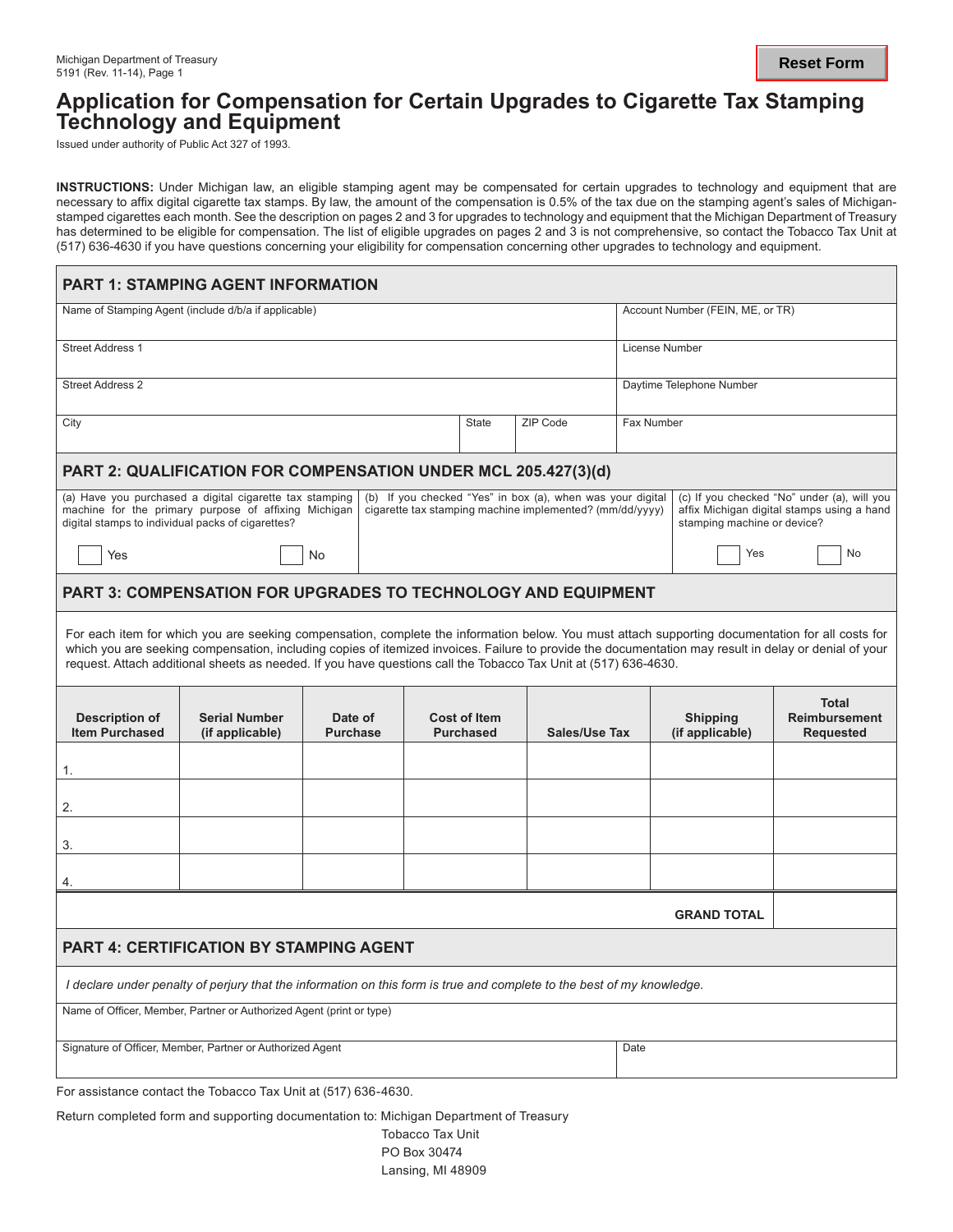## **I. ELIGIBLE Upgrades to Technology and Equipment — Reimbursable Expenses (as of September 30, 2014)**

1. **Hand Stamping Machine (Digital Stamp Only):** Manually affixes a digital stamp to cigarette packs where the automated digital stamping machine cannot affix the digital stamp to a particular pack of cigarettes (e.g., irregular size pack) and/or if the stamping agent does not have an automated digital stamping machine.

2. **Hand Stamping Equipment (Digital Stamp):** A "station" for manually affixing digital stamps (with corresponding scan and data reporting functions) which may consist of the following: (i) UPC  $& QR$  compatible scanner; (ii) hand-stamping device (same as Item #1) above); (iii) key board and mouse; and (iv) computer touch screen (with related software). See item 7 in section II below for certain hand stamping equipment that is not eligible for compensation.

3. **220v Electrical Wiring, Connections and Related Installation Costs:** 220v electrical service is required to operate automated digital stamping machines.

4. **Internet Connection and Related Network:** A key part of a digital stamping program is the ability of a digital stamping machine (automated or hand-stamp) to communicate with the State's/Xerox's server(s) for data receipt and transmission. (Any connection speed is sufficient for digital stamping so costs for increasing the speed of an existing service are not necessary and thus not an "upgrade" compensable under this section.)

5. **Air Compressor:** Automated digital stamping machines require dry, pressurized air.

**NOTE:** Upgrades to technology or equipment will be eligible for compensation provided that (1) the stamping agent has existing related technology/equipment which is being "upgraded," (2) the costs are directly related to the proper operation of a digital stamping machine, and (3) the costs otherwise meet the statutory requirement under MCL 205.427(3)(d).

## **II. INELIGIBLE Upgrades to Technology and Equipment — Non-reimbursable Expenses (as of September 30, 2014)**

1. **Feed/Intake Conveyors or Ramps:** Conveyors or ramps used to supplement the intake conveyor/ramp that is part of a stamping machine by moving boxes/ cartons of unstamped cigarettes to the stamping machine before stamping. **However, see III below concerning reimbursement for conveyor upgrades for which some stampers may be eligible pursuant to 2014 PA 298.**

2. **Takeaway/Outtake Conveyors or Ramps:** Conveyors or ramps used to move boxes/cartons of stamped cigarettes from a stamping machine to other operations. **However, see III below concerning reimbursement for conveyor upgrades for which some stampers may be eligible pursuant to 2014 PA 298.**

3. **Fireproof Safe for Digital Stamp Storage:** Used for securing and storing the rolls of 30,000 digital stamps used in automated digital stamping machines.

4. **Cigarette Case Packer:** Re-packs cigarette cartons into case boxes or totes after the cigarettes have been stamped. **However, see III below concerning reimbursement for conveyor upgrades for which some stampers may be eligible pursuant to 2014 PA 298.**

5. **Automated Case Splitter:** Automatically differentiates a 12M (60 carton) case from all others and diverts the correct size box into the splitting station where it is split, and each half is presented with the cut-open side up to the rest of the operation.

6. **Other Conveyors:** Transport boxes/cartons from one machine to another and from one location to another within the facility. **However, see III below concerning reimbursement for conveyor upgrades for which some stampers may be eligible pursuant to 2014 PA 298.**

7. **Hand Stamping Station (Digital Stamp):** The part of the "station" for manually affixing digital stamps that consists of the following: (i) table; (ii) rolling cabinet; and (iii) storage safe. See item 2 in Section I for certain hand stamping equipment that is eligible for compensation.

8. **Automated Case/Box Cutting Machine:** Cuts cigarette case boxes open (e.g., removing the box top) so cartons can be accessed or removed prior to stamping.

9. **Packing Tables (In-feed):** May be used when unpacking cartons prior to stamping.

10. **Angle Tables (Out-feed):** May be used to repack cartons after stamps applied.